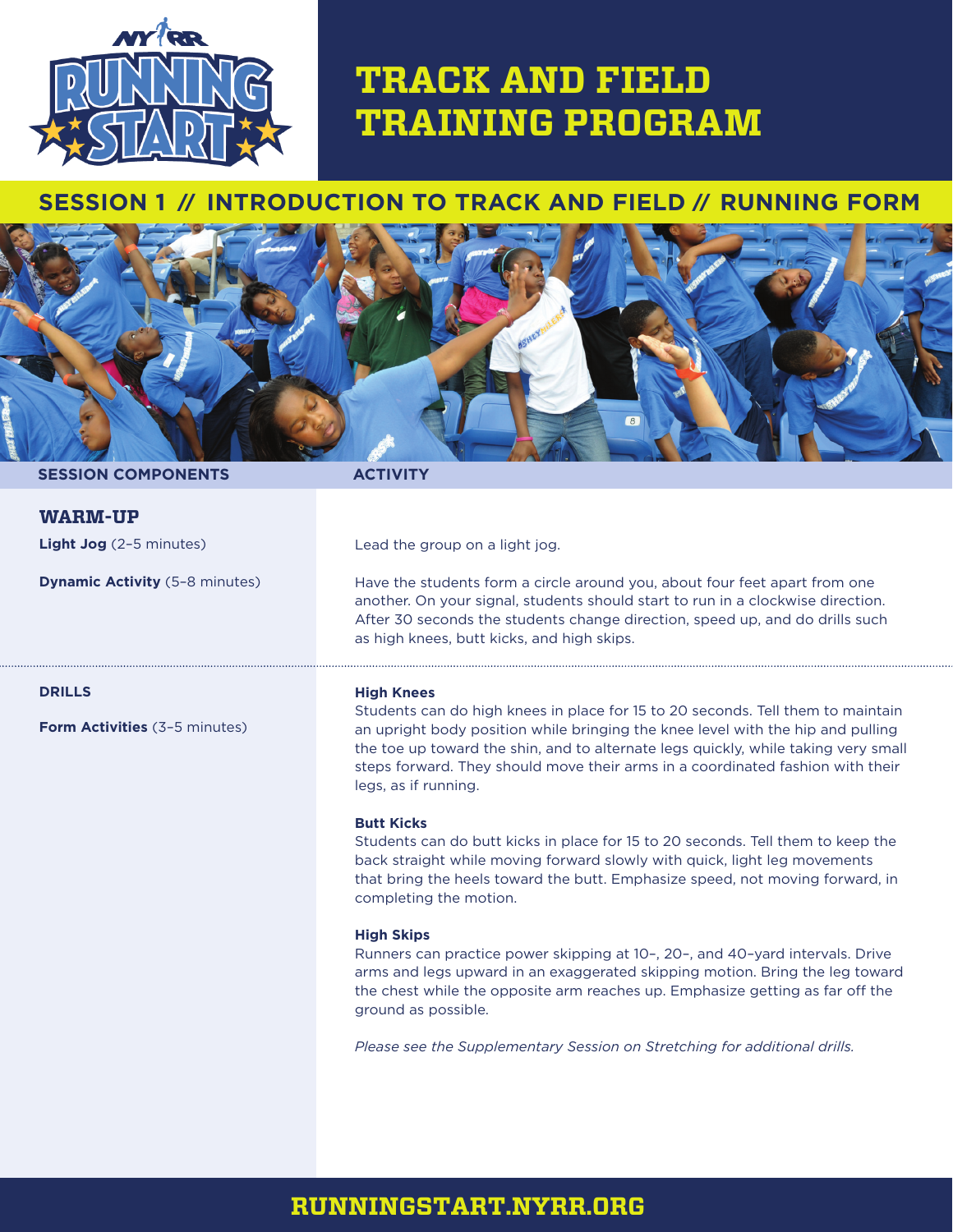**SESSION COMPONENTS ACTIVITY**

# **SKILL DEVELOPMENT**

**SKILL: Running Form**

**SKILL COMPONENTS: Body Awareness, Coordination, and Balance**

(15–20 minutes)

# **BODY AWARENESS AND COORDINATION**

Have students form a circle around you. Have them jog in place and lead them in the following movements to demonstrate correct form:

- Arms should be bent at the elbow at 90 degrees and move in a natural motion from hip to ear
- Keep knees high while raising the opposite arm with each foot landing directly under the body's center of gravity
- Jog in place with the shoulders pulled back
- Jog with the head held high, focusing straight ahead with the torso "Running Tall" as explained in the Running Posture video

This is also a good opportunity to ask the students to demonstrate an incorrect technique. Encourage them to pay attention to the differences they feel while using correct and incorrect form. Use the following activities to demonstrate good and bad form.

#### **Funky Run**

You will need cones for this activity. In groups of three or four, students will start at one cone and run to another cone 30 to 50 feet away and back. On their way to the cone, ask students to do a "funky run" by using incorrect technique (flailing arms, hunched shoulders, twisting the body, etc.). On the way back, have them use proper running form.

#### **Bricks and Feathers**

While standing in a large circle, students will follow your lead and practice being "bricks" (heavy and low to the ground) and "feathers" (light, bounding, and tall).

## **BALANCE**

Students form a circle around the coach. Students should practice holding their balance with:

- Two feet on the ground, eyes open/closed
- One foot on the ground, eyes open/closed
- Hopping on one foot, eyes open/closed

#### **Tightrope**

You will need chalk for this activity. Students can practice walking along a chalk line on the ground. The goal for the students is to stay on the chalk line, maintaining their balance. For added difficulty, you can ask the students to close their eyes.

### **OPTIONAL EXTENSION**

**SKILL: Running Technique**

**SKILL COMPONENT: Posture**

#### **POSTURE**

Explain to your students that in order to have good running posture, they must "run tall," keep their torsos stable and their bodies relaxed and facing forward. Ask students to run at a slow pace and focus on "running tall" with the following points in mind:

1. Keep the torso stable and the entire body upright and facing forward.

# **RUNNINGSTART.NYRR.ORG**